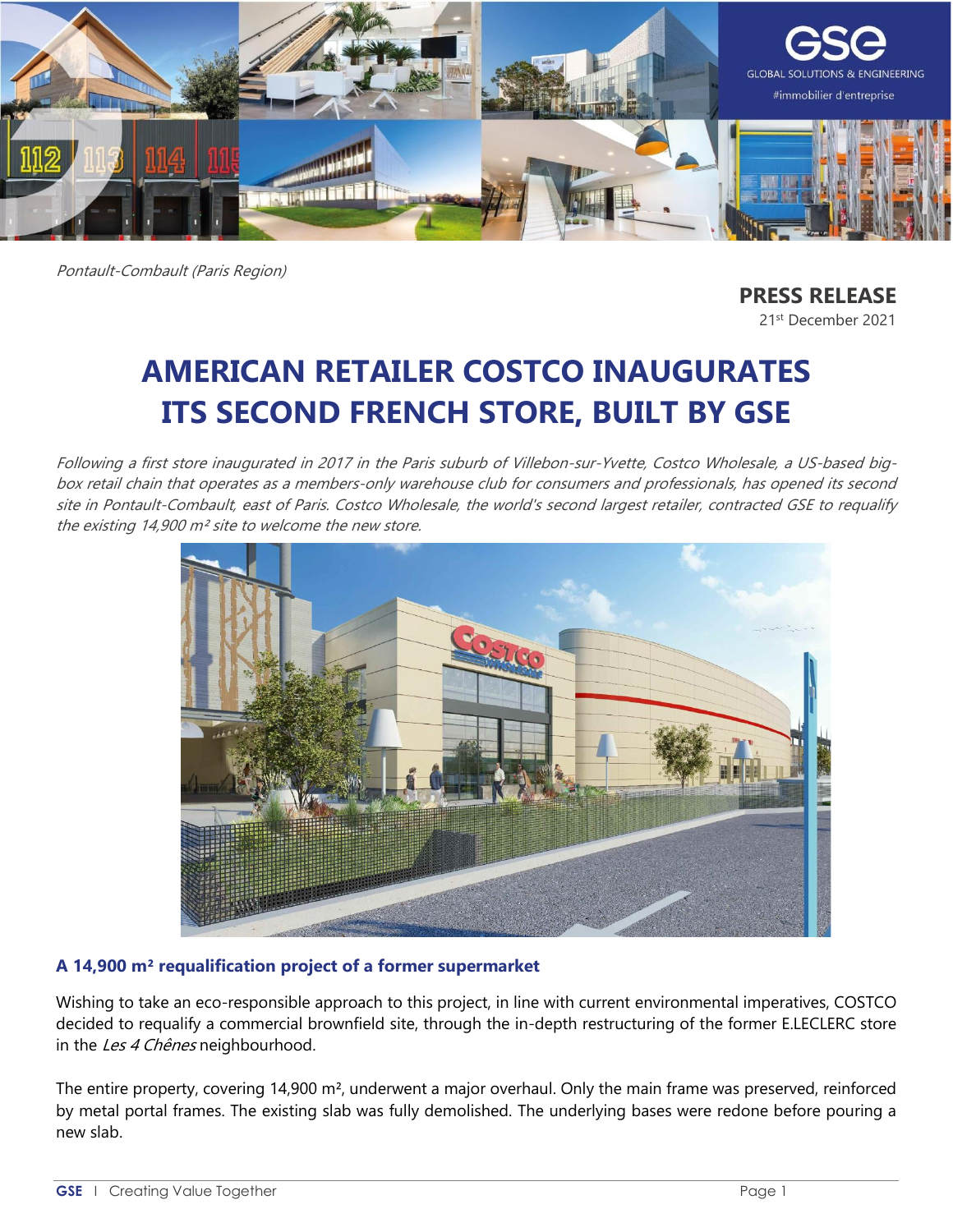Following six months of works, the fully renovated site provides a retail surface area of more than 8,000 m<sup>2</sup>.

"Here at GSE, we are real proud to work with a global industry leader such as the COSTCO group. This shows that our expertise in commercial real estate – and our deep understanding of the specific challenges of retail property – is internationally recognised," said Emmanuel CURNIE at GSE. "Our mastery of this type of requalification and this type of building enabled us to quickly and efficiently meet all the expectations of the client, with whom we established a truly trusting relationship."

#### **The US chain's second store in France…**

This is the retailer's second French store, following the 2017 opening of the Villebon-sur-Yvette store, south of Paris. The principle of Costco, a warehouse club for cardcarrying members only (€36 annual fee), is to offer a limited selection of some 3,500 items, including 500 new and seasonal items in the Treasure Hunt category, from groceries to jewellery and luxury products, including electronics and



household appliances, not to mention DIY, leisure items, etc.

Like the first store south of Paris, the Pontault-Combault Costco also offers services such as a hearing aid centre, an optician centre, a restaurant-club and a tire fitting service.

A total of 300 employees work at the site.

#### **... at a strategic, rapidly evolving location**

The new shopping centre is located in the heart of the Les 4 Chênes neighbourhood in Pontault-Combault, just 20 kilometres from Paris. This shopping complex, which opened in 2012, covers a total surface area of 20 hectares (50 acres) and is home to some 20 brands, including stores, three restaurants, a hairdresser, a fitness centre and a hotel. It has a 1,700-space car park (817 above ground and 883 underground).

#### **ABOUT GSE**

Founded in 1976, GSE has become a global contractor specialising in the comprehensive management of commercial real estate projects in Europe and China (from real estate development and financing to the search for land, project qualification, technical studies, design & build, commissioning, and after-sales services), with commitments on prices, deadlines, and quality. GSE has over 460 employees producing logistics, industrial, retail, and special purpose buildings, with a turnover of around €665 million in 2020. GSE operates in six European countries as well as China. The company has been present in Spain for over 20 years and has delivered leading industrial and logistics projects across the country. In 2019, GSE became part of GOLDBECK, the European leader of turnkey construction with revenues over €4 billion and 7,800 employees at more than 70 sites.

More about GSE : [www.gsegroup.com/](http://www.gsegroup.com/)en/